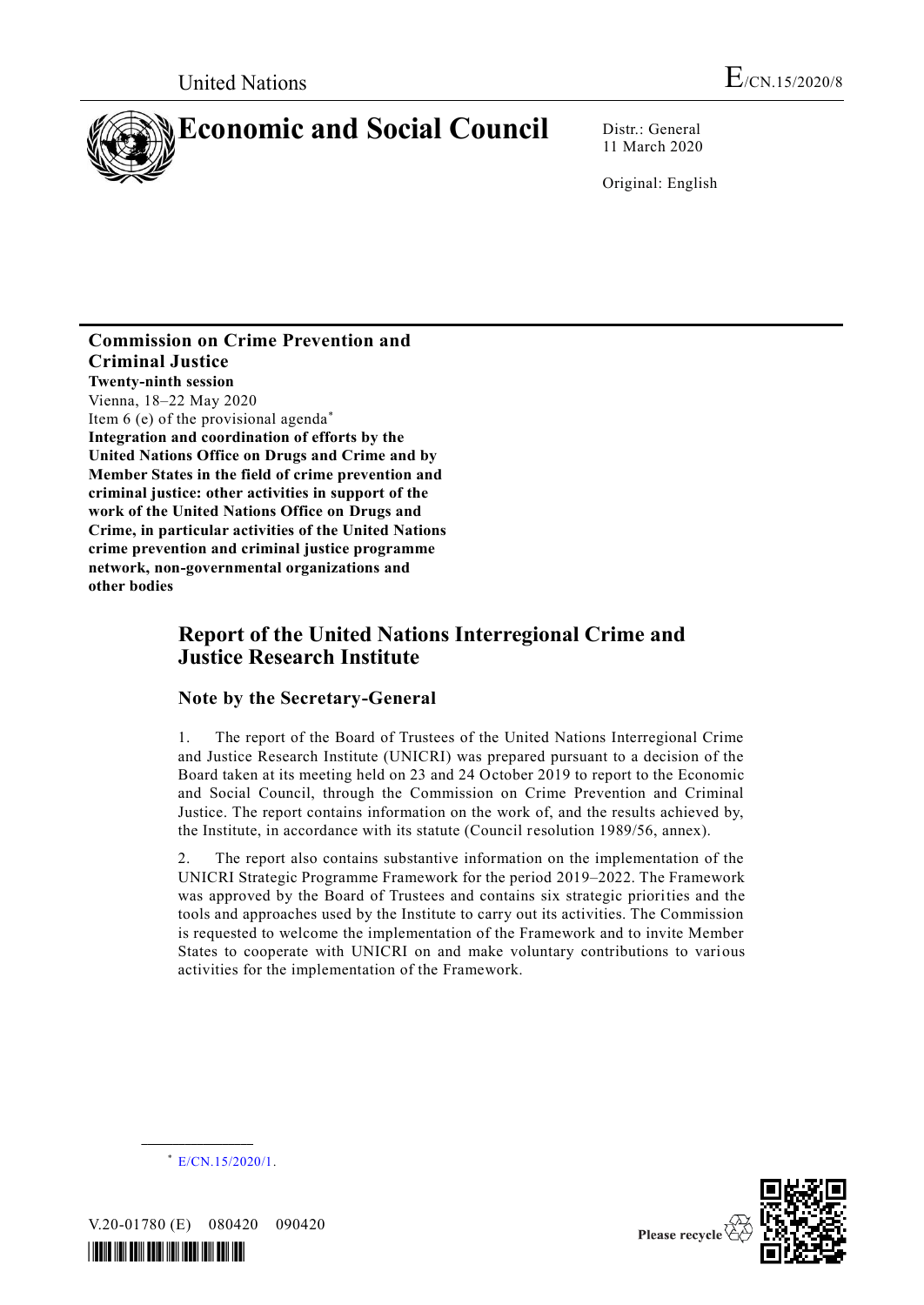# **Results achieved by the United Nations Interregional Crime and Justice Research Institute**

#### **Report of the Board of Trustees**

### **I. Introduction**

1. The United Nations Interregional Crime and Justice Research Institute (UNICRI) was established pursuant to Economic and Social Council resolution 1086 B (XXXIX) of 1965. The Institute is an autonomous institution of the United Nations and is governed by its Board of Trustees, which provides strategic direction and contributes to the setting of priorities. The Board reports periodically to the Economic and Social Council through the Commission on Crime Prevention and Criminal Justice.

2. Within the broad scope of its mandate to develop and implement improved policies in the field of crime prevention and control, the mission of UNICRI is to advance justice and the rule of law in support of peace and sustainable development.

3. UNICRI works in specialized niches and selected areas within the fields of crime prevention, justice, security governance and the risks and benefits of technological advances. UNICRI provides a vital foundation for United Nations policy and operations through its cutting-edge and specialized training and capacity-building programmes. The Institute serves as a conduit for channelling innovative ideas from within and outside the United Nations system.

4. In 2019, UNICRI continued to deploy a wide range of tools through partnerships and the provision of technical assistance to multiple actors worldwide, tailoring its approach to the particular dynamics of specific countries, regions and local contexts.

5. The present report of the Board of Trustees contains a summary of the work carried out by UNICRI in 2019, in line with the UNICRI Strategic Programme Framework for the period 2019–2022.

### **A. Strategic Programme Framework for the period 2019–2022**

6. Through its research, needs assessments and analyses of evolving trends, as well as the feedback received from partners, academics, civil society a ctors, policymakers and practitioners, UNICRI has identified the following threats and challenges in its Strategic Programme Framework for the period 2019–2022:

(a) Radicalization and violent extremism: the lack of context-specific responses, weak criminal justice systems, and gaps in national and transnational cooperation;

(b) Transnational organized crime involvement in licit and illicit markets: shadow economies, illicit financial flows and possible links with terrorist networks;

(c) Weak security governance, poor rule of law and lack of accountability of institutions in post-conflict areas;

- (d) High-tech security: encompassing global threats and solutions;
- (e) Threats to crowded spaces and vulnerable targets;

(f) Vulnerabilities to criminal exploitation, gender inequalities and human rights violations against vulnerable populations;

(g) Emerging trends in crimes having an impact on the environment: illegal extraction, use of and trade in environmental resources and trafficking in hazardous substances.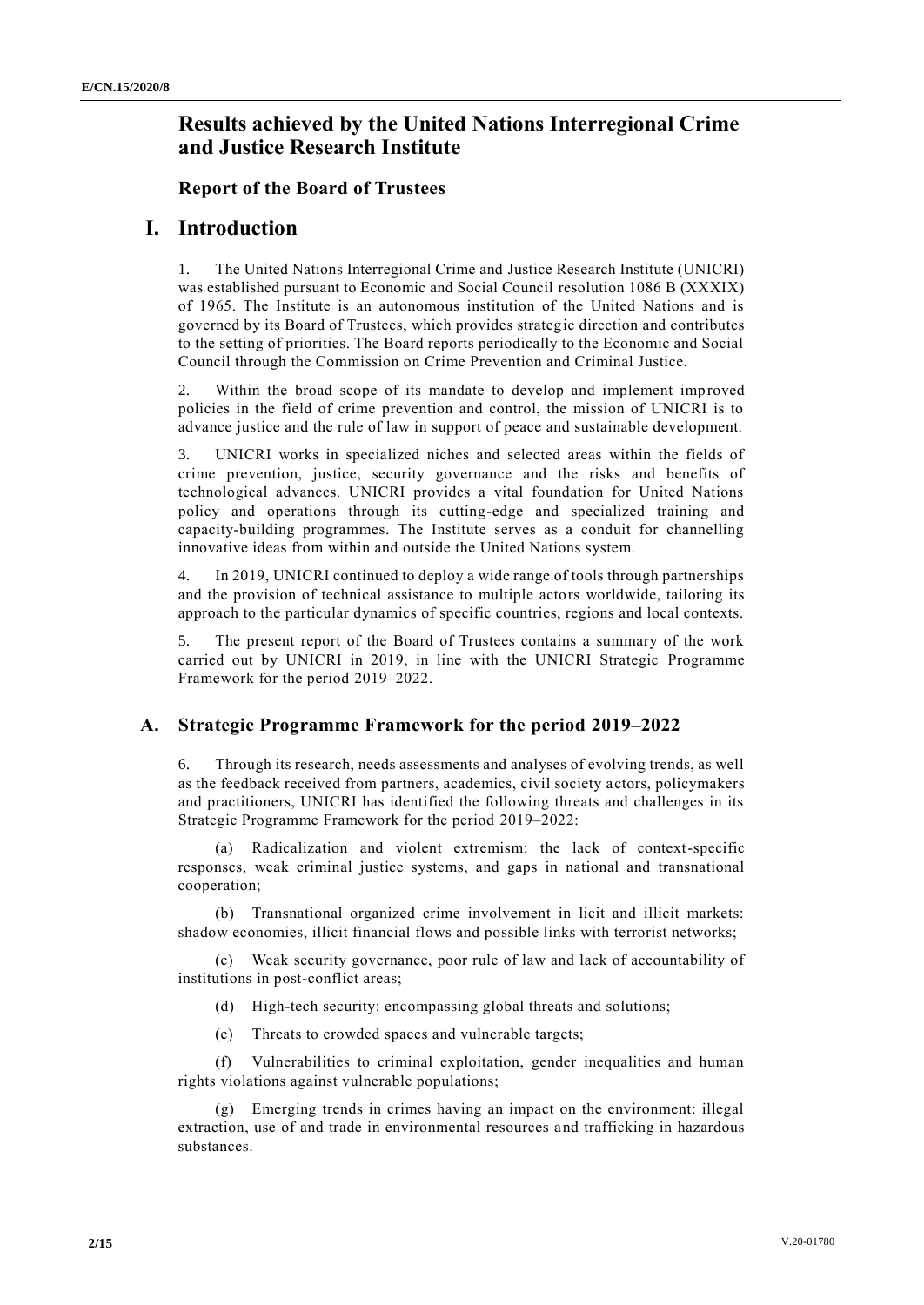7. The Framework contains the following six strategic priorities:

(a) Preventing and countering violent extremism;

(b) Countering organized crime and fighting all forms of trafficking and illicit financial flows;

(c) Reinforcing the rule of law in post-conflict countries;

(d) Security through research, technology and innovation;

(e) Threat response and risk mitigation: security governance;

(f) Preventing crime through the protection and empowerment of vulnerable groups.

8. The responses to the criminal justice, security and governance issues highlighted in the Framework have been carefully crafted to support and contribute to the implementation of the Sustainable Development Goals. UNICRI aims to help with the achievement of the Goals by assisting intergovernmental, governmental and non-governmental organizations with its tools and expertise in research, training delivery, capacity-building, technical assistance and policy support. The priorities of the Institute are aligned in particular with Goal 16 (Promote peaceful and inclusive societies for sustainable development, provide access to justice for all and build effective, accountable and inclusive institutions at all levels), but they are also linked to several other Goals (2–6, 8, 9, 11, 14 and 15).

#### **B. Tools and approaches**

9. In 2019, UNICRI continued to develop, test and promote new and innovative measures in the field of criminal justice and policymaking in an effort to build the capacities of Member States to prevent and counter crime. In order to achieve this objective and confront the evolving array of traditional and emerging threats, UNICRI adopted a multisectoral and holistic approach, through applied and action-oriented research, the exchange and dissemination of knowledge, the provision of training and the creation of strong partnerships and policy support.

UNICRI promoted research to expand the knowledge and understanding of problems and tailor appropriate interventions. Specific achievements in 2019 comprised the publication and issuance of:

(a) *Preliminary Findings: Evaluation of a Pilot Project on "Countering Violent Extremism in the Regions of Maghreb and Sahel"*;

(b) *Policy Toolkit on The Hague Good Practices on the Nexus between Transnational Organized Crime and Terrorism*;

(c) "Tourism security in Mexico, Central America and the Caribbean, 2016–2019: key findings and recommendations";

(d) Reports on global biosecurity risk analysis and needs assessment in South-East Asia, the Middle East and South America;

(e) Case studies on issues relevant to the fight against counterfeiting and the infringement of intellectual property rights;

(f) "Artificial intelligence and robotics for law enforcement ";

(g) A forensic financial analyst's guide on asset recovery;

(h) A study on the perception of the impact of artificial intelligence and robotics on social stability and crime;

Risk scenario-based reports on supply chain security and weapons of mass destruction terrorism threats.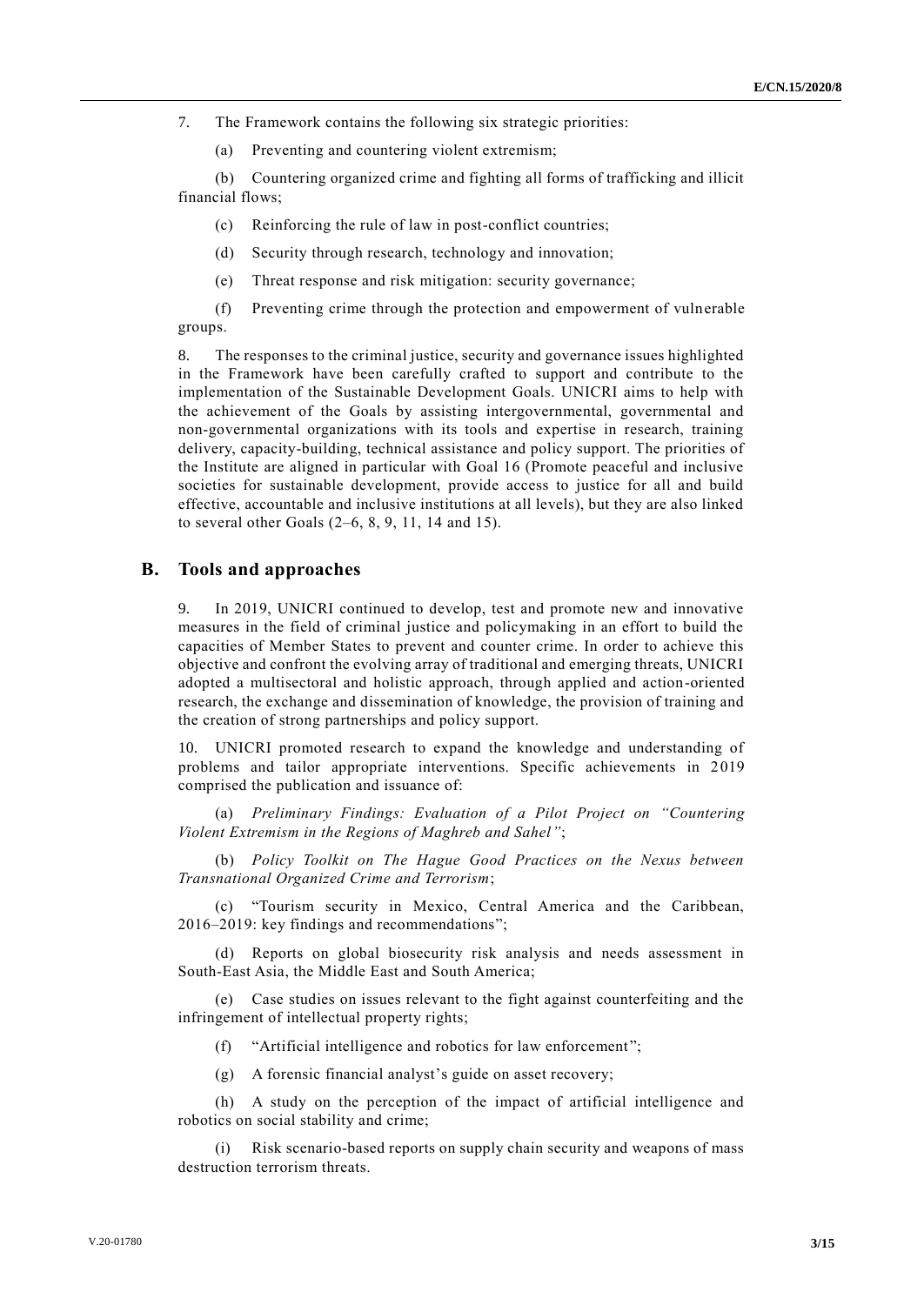11. Research initiatives were aimed at providing comparative information on various policy options and their actual or potential success, thus supporting and contributing to an effective programme design and implementation process. The research carried out by the Institute supported the formulation of targeted social and criminal policy strategies by exploring how crime and violence hindered development and providing tailor-made analysis for Member States. By collecting and publishing qualitative and quantitative data and analysing trends in crime, the Institute has helped to raise awareness of the needs and gaps in criminal justice systems and related policy frameworks.

12. UNICRI training and learning activities actively contributed to the transfer and dissemination of the internal expertise of the Institute acquired through the implementation of projects and programmes under its six strategic priorities. The well-developed in-house capacity of the Institute to design, deliver, manage and evaluate learning activities, together with the wide network of experts and partnerships available, which are constantly consolidated and expanded, allowed its training personnel to organize a number of training activities.

13. Professional training for the capacity development of judicial, legislative, law enforcement and prison personnel, psychologists, social workers and media professionals was organized under the technical cooperation projects and programmes implemented by UNICRI in pursuance of its strategic priorities. In addition, tailor-made professional training was organized upon the request of Member States, adopting modern and effective training methods.

14. In addition to professional training, UNICRI continued to design and implement master programmes and short postgraduate education courses that centred around the UNICRI mandate and focus on crime prevention, criminal justice, security, international criminal law and human rights.

15. In 2018 and 2019, the twelfth master course of laws in transnational crime and justice was organized in cooperation with the University for Peace for a group of 46 students from 44 countries wishing to specialize in the areas of internal criminal law, humanitarian law, human rights law and transnational crime.

16. In 2019, short courses for young professionals and postgraduate students were organized in cooperation with international universities and organizations based in Rome to disseminate the knowledge of UNICRI about migration, environmental crimes and food security.

17. The pool of training experts consisted of UNICRI internal subject-matter experts, as well as academics, practitioners and relevant senior United Nations officials, ensuring the provision of diverse insights and perspectives. Every year, a number of subject matters linked to organized and transnational crime, including drug trafficking, terrorism, human trafficking, environmental crimes and the rule of law, are taught by staff members of the United Nations Office on Drugs and Crime (UNODC). UNICRI continued to cooperate with the Education for Justice initiative implemented by UNODC through its participation in the side event on higher education entitled "Empowering students and academics to become active agents for the implementation of the 2030 Agenda", held during the twenty-eighth session of the Commission, in May 2019, and the workshop held in preparation for the Fourteenth United Nations Congress on Crime Prevention and Criminal Justice, scheduled for 2020.

18. UNICRI continued to provide on-the-ground practical advice and mentoring in a multitude of highly specialized crime- and justice-related thematic areas. In addition, the Institute supported a broad range of actors in the design, planning an d implementation of medium- to long-term relevant programmes. It also advised counterparts on crime- and justice-related issues at both the policy and operational levels, to enable them to respond more effectively to specific challenges.

19. Serving as a platform for consultation and cooperation among Member States, local government institutions, research institutions, international organizations,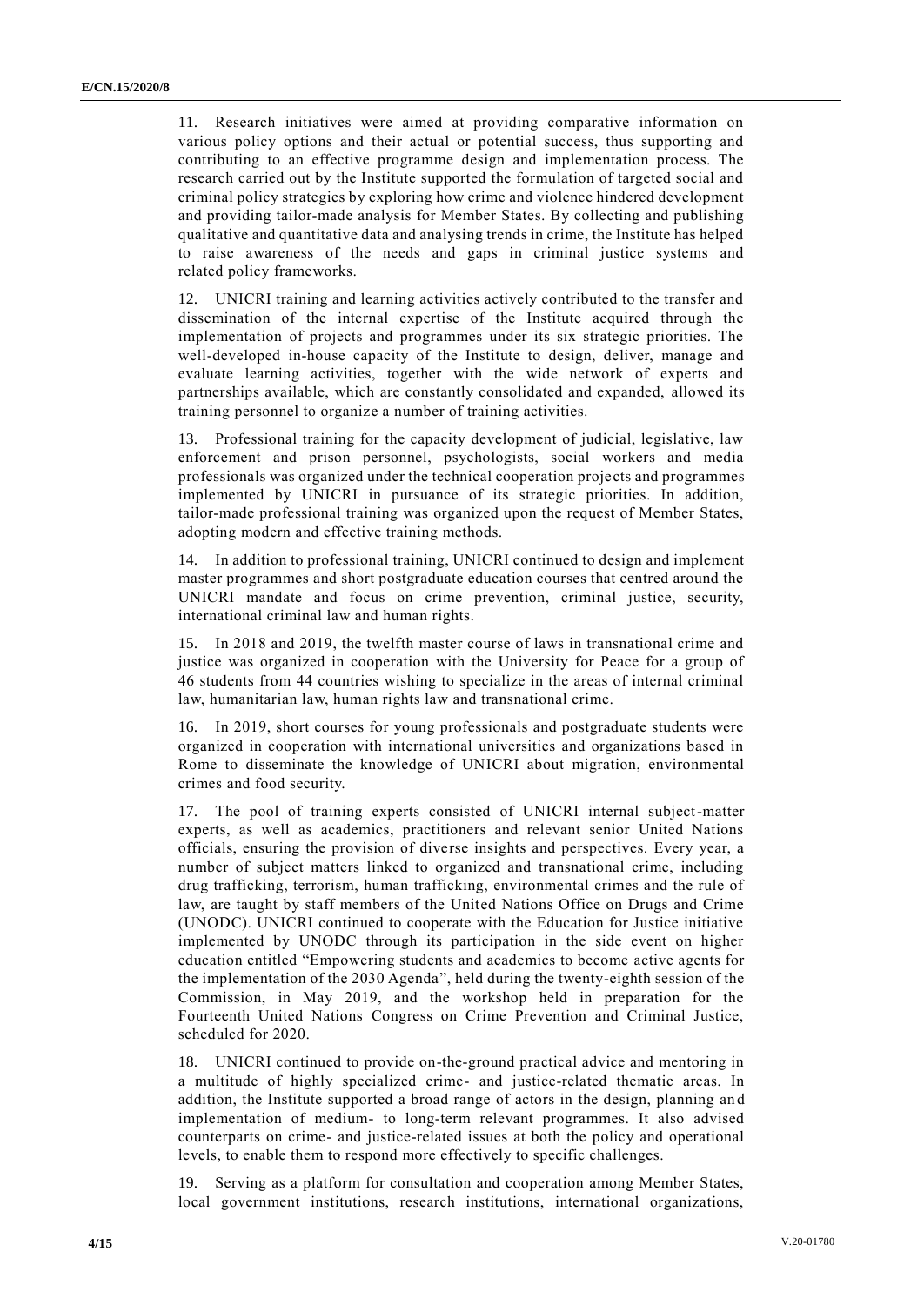private entities and civil society, UNICRI played a crucial role in organizing and coordinating efforts to identify innovative ideas and approaches. In 2019, UNICRI once more expanded its partnerships and networking efforts in order to carry out its mandate successfully and support the overall mission of the United Nations, working closely with a variety of stakeholders, including Governments, civil society organizations, academic institutions and international organizations, as well as a range of subject-matter experts. Through participatory engagement, UNICRI brought together policymakers, practitioners and academics to ensure that programmatic efforts followed a holistic approach.

20. Thanks to its unique position as a global platform, UNICRI shared with the international community the many good practices and lessons learned through its programmes and activities. The Institute employed various methods to enhance learning and raise awareness in the field of crime and justice, such as the holding and hosting of international conferences, workshops, specialized courses for practitioners and the annual Master of Laws in Transnational Crime and Justice programme. Furthermore, UNICRI directly supported the capacity development of national stakeholders in the field, while also promoting cooperation and sharing its expertise and international good practices to increase their awareness. Those efforts were strengthened by means of the serial publications of the Institute, including the *Freedom from Fear Magazine* and the policy papers and specialized materials developed as a result of its research projects, training efforts and field activities.

21. The work undertaken by UNICRI in 2019 was funded exclusively from voluntary contributions. Its primary donors were the European Union, the Netherlands, the International Centre for Counter-Terrorism, the Office of Counter-Terrorism of the United Nations, Canada, Japan, Norway, SICPA, Italy, the United States of America, South Africa, 1QBit and several other private companies, foundations and international organizations.

22. The work of UNICRI had a broad impact at the national, regional and international levels, and a wide range of stakeholders benefited from its technical assistance. Its programme of activities was delivered through its headquarters, in Turin, Italy, and an extended network of offices, including the liaison office in Rome, the project offices in Brussels and Geneva and the European Union Chemical, Biological, Radiological and Nuclear Risk Mitigation Centres of Excellence in Algiers, Amman, Manila, Nairobi, Rabat, Tashkent and Tbilisi.

### **II. Preventing and countering violent extremism**

23. As a signatory to the United Nations Global Counter-Terrorism Coordination Compact, UNICRI contributed to the implementation of coordinated and coherent efforts across the United Nations system to prevent and counter terrorism. The Institute played a key role in supporting Member States in translating the good practices identified in the United Nations Global Counter-Terrorism Strategy into national policies.

24. Drawing on more than 15 years of experience in the field of preventing and countering violent extremism, UNICRI focused on the following three priority areas in support of the aforementioned Strategy and related resolutions: (a) enhancing efforts to rehabilitate and reintegrate violent extremist offenders and returning foreign terrorist fighters, both inside and outside prisons; (b) supporting local communities and civil society organizations in preventing and countering radicalization and extremism; and (c) working with vulnerable populations, in particular young people at risk, to build resilience to violent extremism through empowerment and social cohesion.

25. Moreover, throughout 2019, UNICRI worked to enhance understanding of the nexus between transnational organized crime and terrorism and assisted Member States in incorporating effective measures into their crime prevention and counter-terrorism strategies. Efforts in that regard included initiatives aimed at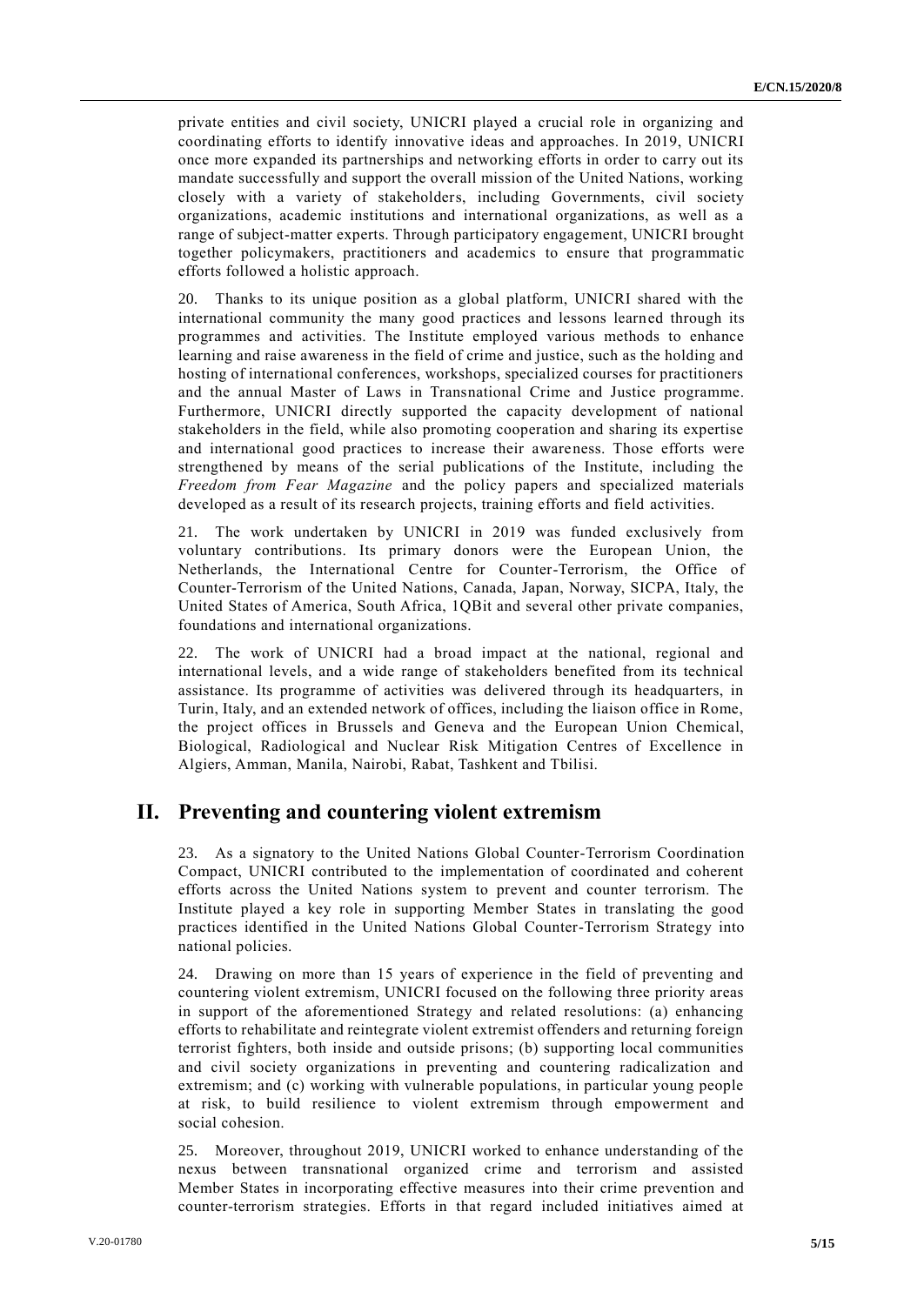improving policies to prevent trafficking in, inter alia, persons, drugs, arms and chemical, biological, radiological and nuclear materials, for both profit and operational purposes.

26. During the twenty-eighth session of the Commission, UNICRI and the Office on Genocide Prevention and the Responsibility to Protect of the United Nations held a side event entitled "Hate speech and violent extremism as driving factors leading to violence and atrocity crimes". The event was aimed at enhancing knowledge of the increasingly widespread phenomena of hate speech, hate crime and violent extremism, which represent a direct threat to human rights, sustainable development and peace and security and can escalate into violence and atrocity crimes.

#### **A. Supporting local communities and civil society organizations in preventing and countering radicalization and extremist activity**

27. Recognizing the important role played by communities in combating violent extremism, UNICRI continued to support and implement programmes aimed at preventing and countering radicalization, terrorist recruitment and violent extremism.

28. Focusing on the Sahel-Maghreb region, UNICRI has been piloting diverse grass-roots projects with the aim of developing a tested methodology for the identification, selection, engagement, monitoring and evaluation of promising grass-roots interventions. These projects support existing research by providing empirical information on measures that have been effective in countering violent extremism and the reasons for their success. Through its findings, the Institute aims to maximize the impact and sustainability of its projects and activities.

29. Throughout 2019, UNICRI continued its support to countries of the Sahel-Maghreb regions, namely Algeria, Burkina Faso, Chad, Libya, Mali, Mauritania, Morocco, the Niger and Tunisia, to increase the community's resilience against terrorist and violent extremist narrative and recruitment. To carry out this task, the Institute has funded more than 80 local projects and monitored their output to evaluate the best way to meet the needs of society. Field missions to Tunisia, Mali and Chad were conducted to evaluate the progress made by partner organizations in situ. The interventions involved a wide range of target groups composed of young people, women, religious leaders, farmers, journalists and local authorities and addressed a large variety of themes, such as the promotion of human rights, conflict management, citizen participation, religious tolerance, women's rights, media empowerment and cultural issues.

30. The recipients of grants provided by UNICRI to implement small-scale interventions produced a variety of outputs, including research papers on the key drivers of radicalization and training and audiovisual materials, as well as holding events to raise awareness about community resilience against violent extremism.

31. Support from UNICRI has empowered community actors to implement peacebuilding initiatives and increased the capacity of communities to overcome challenges related to radicalization. This support included incorporating a project-based manual on active citizenship into the elementary school curriculum, providing Qur'anic school teachers with a manual on Islamic tenets promoting peace, non-violence and civic values, and engaging imams in discussions on constitutional provisions and women's rights.

32. UNICRI research deriving from its support to communities shows that the successful mechanisms for reinforcing community resilience need to be future-oriented. They need to incorporate a thorough analysis of conflict and stakeholders to avoid deepening existing grievances and injustices. A context analysis needs to be conducted to ensure that the intervention follows the logic of local communities' values and practices and to understand the environment in which the communities operate.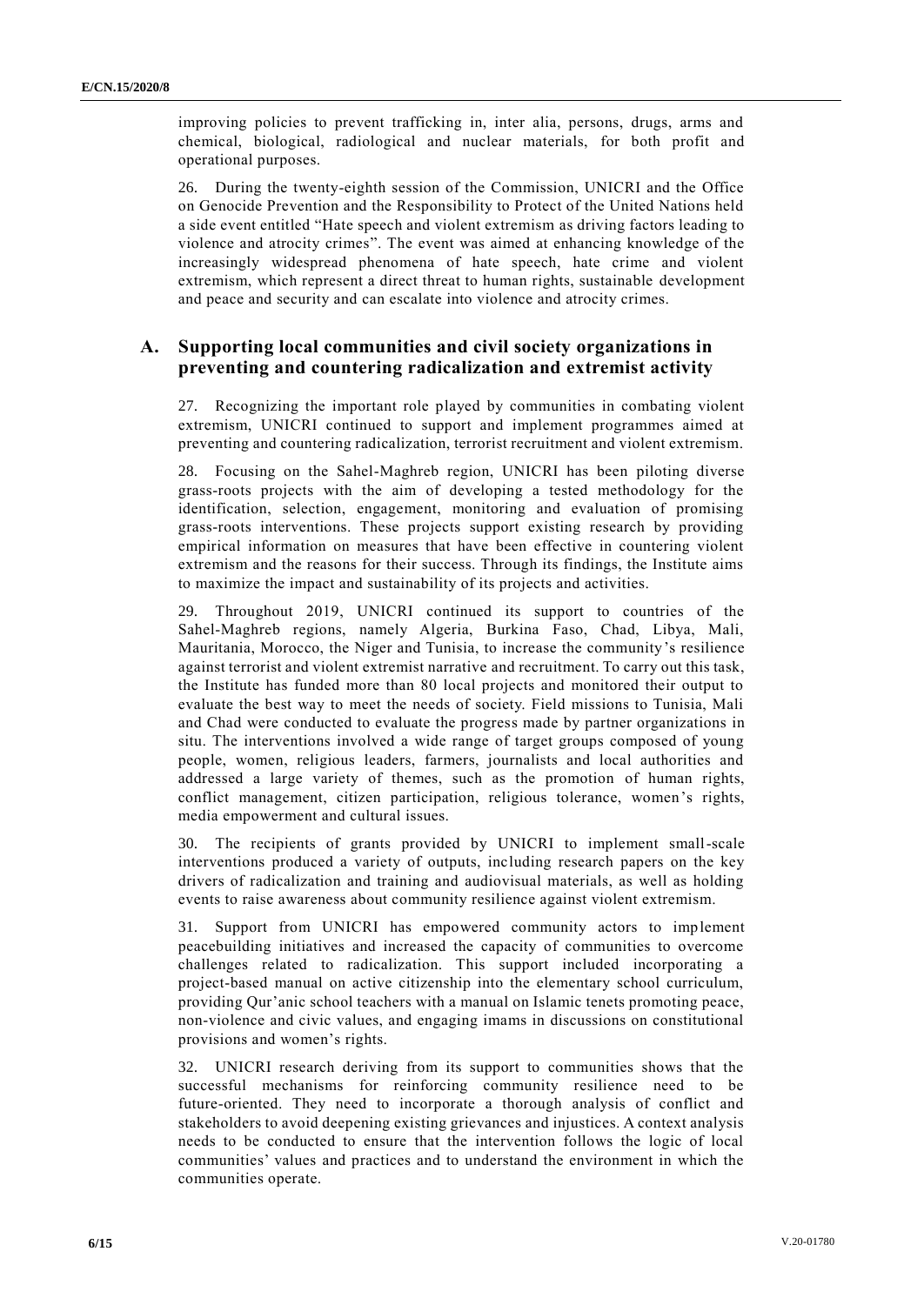33. The creation of an environment in which the communities themselves can discuss and agree upon the future that they want to be a part of is of critical importance. Preliminary conclusions regarding the type of interventions that are most likely to be effective in strengthening the resilience of a community suggest to focus on the analysis of the structural and perceived deficiencies, the geographical areas of interventions, the approach (participatory, with clear references to cultural specificities and investment in time and in critical thinking) and the organization that implements the intervention (which should have the trust of the community, a strong commitment and great social capital).

34. UNICRI has continued to update its repository database with new relevant material in various languages of all the deliverables produced by the grantees. This has allowed grantees and key stakeholders to be in contact with one another and to share their documents, materials and experiences.

### **B. Working with vulnerable populations, in particular young people at risk, to strengthen the prevention and countering of violent extremism through empowerment and resilience-building**

35. Focusing on Mali, UNICRI used numerous tools, including research, training workshops and mentoring schemes, to counter terrorists' narratives and strengthen the resilience of vulnerable groups to violent and extremist rhetoric. The activities were implemented in cooperation with the International Centre for Counter-Terrorism, based in The Hague, and with the involvement of the United Nations Multidimensional Integrated Stabilization Mission in Mali and local partners, especially non-governmental organizations and civil society organizations.

36. An action plan for young leaders was prepared in close collaboration with local stakeholders and a selected group of Malian young people. The action plan includes a set of activities designed for young people and aimed at promoting resilience and preventing and countering radicalization in Mali by improving young leaders' knowledge of the media and critical thinking in order to identify violent propaganda and resist radicalization and hate speech.

37. A youth mentoring programme was established to enhance the capacities of the mentees to engage in peace promotion and community engagement by connecting them with respected individuals from the national and international communities in Mali, acting as personal and professional mentors.

38. The role that young people can play as drivers of change was discussed on the occasion of the side event entitled "Youth engagement and resilience against violent extremism in the Sahel", organized by UNICRI, the International Centre for Counter-Terrorism and the Global Center on Cooperative Security, in collaboration with the Ministry of Foreign Affairs of Denmark and the Permanent Mission of Senegal to the United Nations on the margins of the seventy-fourth session of the General Assembly.

39. UNICRI also started a research on the impact of terrorism on young people in Mali through the collection of qualitative and quantitative data and defined a monitoring and evaluation strategy to assess the effectiveness of its actions.

40. The Institute also promoted the creation of alternative and diversion measures for young people to prevent their recruitment by extremist or criminal organizations, focusing on Indonesia and the Philippines. As a first step towards the development of action plans, the research provided by UNICRI has allowed local stakeholders and decision makers to enhance their knowledge of the needs and gaps in the juvenile justice and penal system to help to prevent the future recruitment of young people and inmates by terrorist or criminal organizations.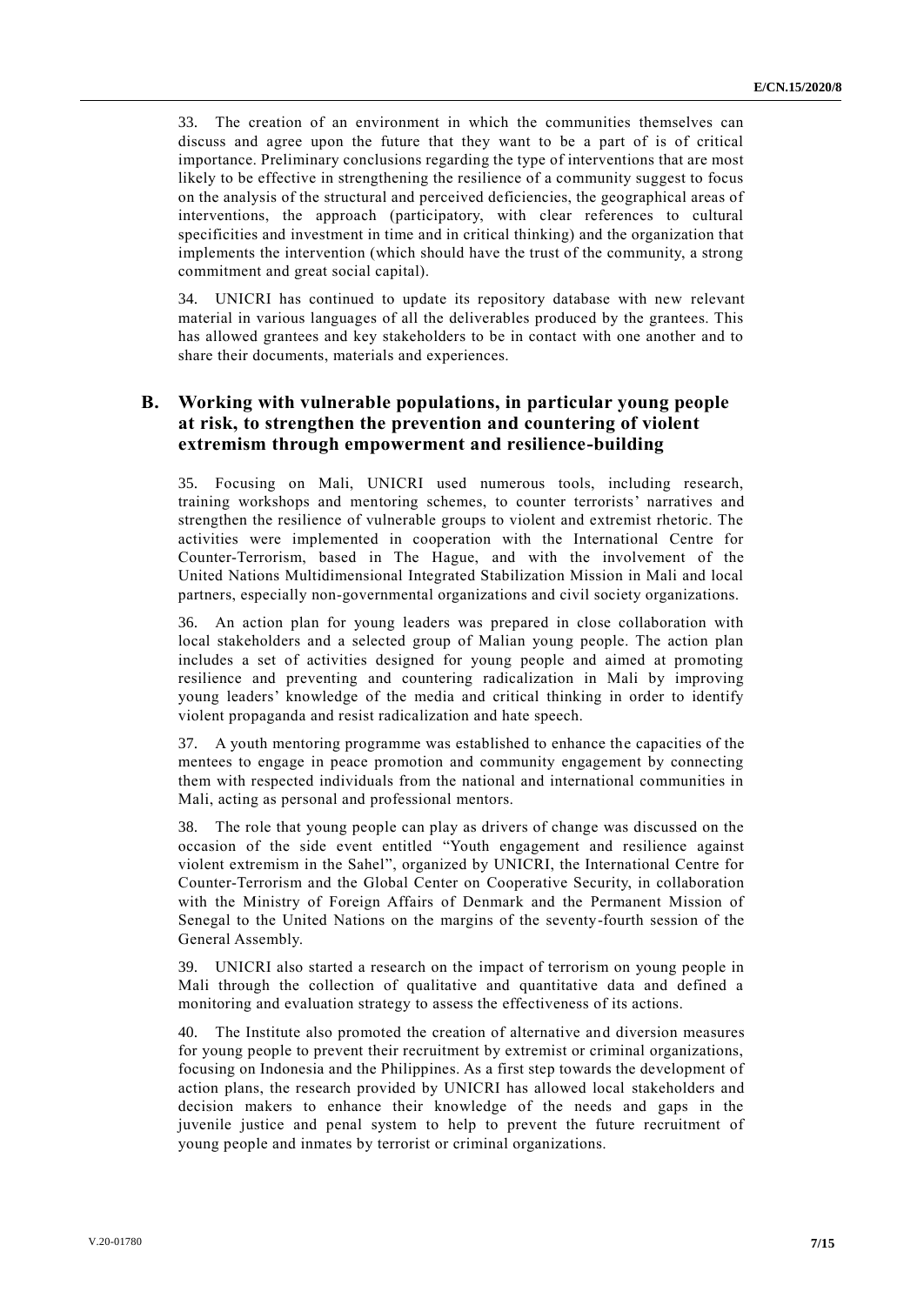### **C. Enhancing efforts to rehabilitate and reintegrate violent extremist offenders and returning foreign terrorist fighters, both inside and outside prisons**

41. During 2019, the Institute continued to support Member States in translating into national policies the generalized good practices of the Global Counterterrorism Forum as contained in its Rome Memorandum on Good Practices for the Rehabilitation and Reintegration of Violent Extremist Offenders, which addresses the rehabilitation needs of incarcerated violent extremists. Cooperation with some Member States (Indonesia, Mali and the Philippines) was established to develop and implement tailored rehabilitation and reintegration programmes for violent extremist offenders and high-risk inmates in prison settings. Within that framework, support was provided to bridge the gaps between in-prison and community-based care, strengthening cooperation and information-sharing networks and increasing their rehabilitation capacities. The Institute also endeavoured to raise awareness among communities of the importance of those programmes and promote peace and social reintegration.

42. In particular, work conducted in prison settings in Mali with the engagement of the national prison administration led to the development of a risk assessment to ol and the establishment of a classification and risk assessment process for imprisoned violent extremist offenders.

### **D. Addressing the nexus between terrorism and transnational organized crime**

43. To further strengthen the ongoing efforts to address the nexus between terrorism and transnational organized crime, UNICRI developed a policy toolkit with a view to translating The Hague Good Practices on the Nexus between Transnational Organized Crime and Terrorism into action. The Toolkit provides local practitioners, policymakers and governmental experts with a practical tool for the use and implementation of the Good Practices in various regions, in addition to helping concerned Member States with better understanding and addressing that nexus. This enables Member States to develop and strengthen existing synergies between various government agencies and the private sector to tackle the nexus and peripheral crimes.

44. During the twenty-eighth session of the Commission, UNICRI held a side event entitled "Capacity-building initiatives and tools to address links between transnational organized crime and terrorism". The event was co-sponsored by UNODC and the Government of the Netherlands.

45. Following the development of the Policy Toolkit, UNICRI launched the first pilot training on the Toolkit, with a focus on selected good practices, during which lessons were learned and best practices for structuring and organizing future training that could benefit practitioners at the regional and national levels were ascertained.

# **III. Countering organized crime and fighting all forms of trafficking and illicit financial flows**

46. UNICRI continued to assist Member States in strengthening their capacities to detect, investigate and prosecute all forms of illicit trafficking, including that in precious metals and gemstones and counterfeit products.

Initiatives in that area led to the enhancement and dissemination of advanced knowledge about the evolution of organized crime strategies, the connections among various forms of illicit trafficking and the illicit financial flows that they generated. UNICRI also identified the increasingly interlinked nature of transnational organized crime and terrorism (the nexus) and the use of illicit trafficking by criminals and terrorists to finance and facilitate their illegal activities. The research initiatives of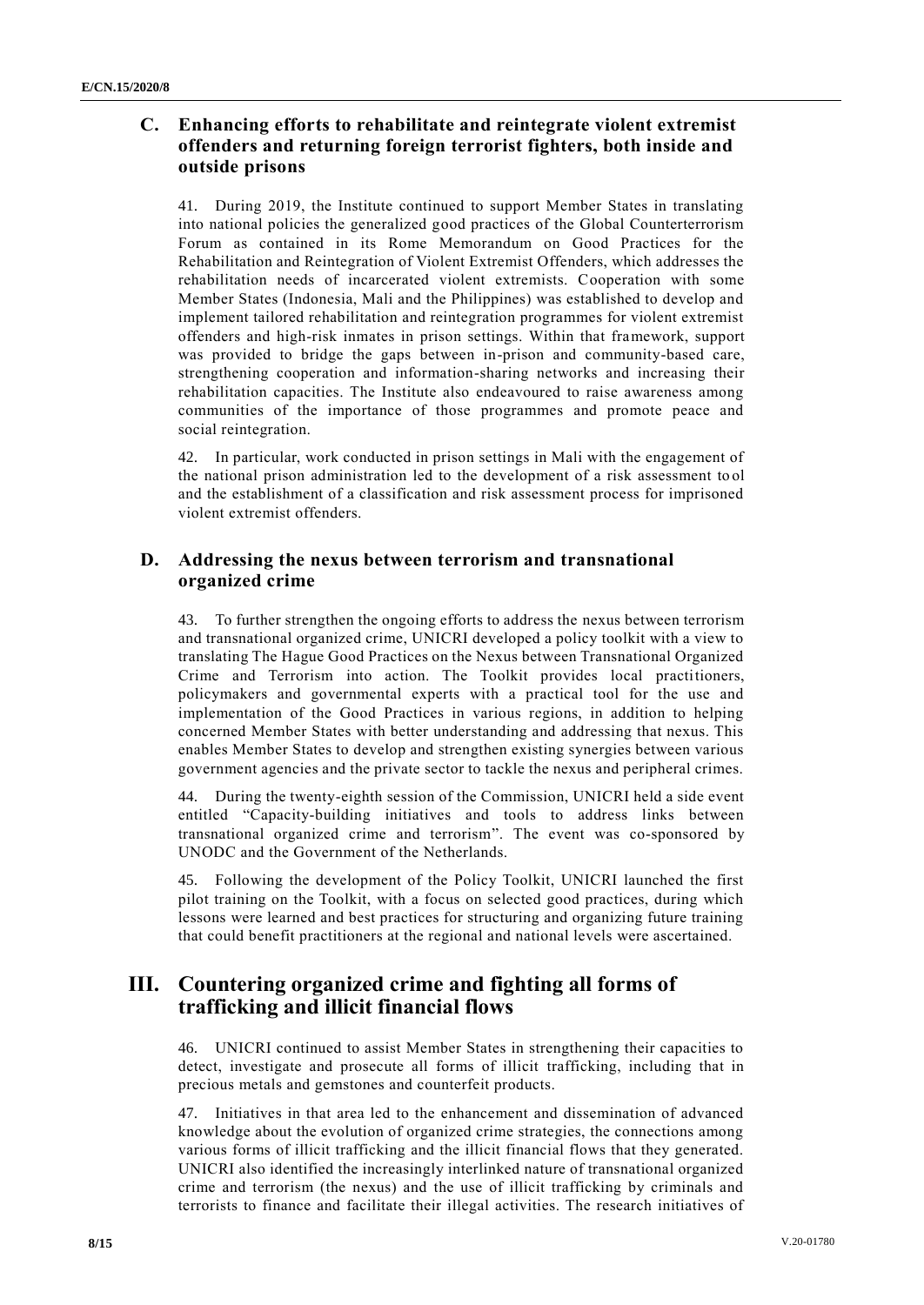the Institute have helped to identify key drivers of illicit transactions and provided government agencies with up-to-date technical expertise on how to better prevent, counter and predict organized criminal activities and better trace, freeze, seize, confiscate and recover assets linked to major acts of corruption and other illegal activities.

#### **A. Improving the capacity of Member States to better trace, freeze, seize, confiscate and recover assets linked to major acts of corruption**

48. During 2019, UNICRI continued to assist Egypt, Libya and Tunisia in the establishment of new mechanisms to trace and recover illicitly obtained assets effectively.

49. The assistance included peer-to-peer missions, specialized computer software training and the delivery of expert technical advice on the drafting of laws and best practices for the recovery of stolen assets. The technical advice provided by UNICRI helped the Government of Libya to establish the first dedicated asset recovery office in the Middle East and North Africa region, despite the conflict that broke out again in April 2019, and facilitated the incorporation of Libya into the Camden Asset Recovery Inter-Agency Network. This has allowed the country to better coordinate with foreign jurisdictions the seizure of a larger amount of stolen assets. UNICRI also advised Tunisia on the drafting of a new civil confiscation law to improve asset recovery.

50. Moreover, UNICRI developed a forensic financial analyst's guide on asset recovery in multiple languages, which is available to authorities throughout the Middle East and North Africa region, allowing them to apply a systematic methodology for the tracing, freezing, seizure, confiscation and, ultimately, recovery of assets linked to corruption and other criminal activities.

### **B. Strengthening policies and mechanisms to combat illicit financial flows, illegal trafficking and organized crime**

51. In cooperation with the European Union Intellectual Property Office, UNICRI continued to conduct in-depth analyses of case studies on the infringement of intellectual property rights. The research was aimed at enhancing knowledge and developing the skills of key legal stakeholders in the fight against intellectual property offences. Five case studies were compiled and presented to relevant judicial and law enforcement authorities to enhance their awareness of innovative investigative techniques or prosecution strategies to combat such infringement.

52. The case studies can be applied by prosecutors and investigative judges as a source of best practices and lessons learned from similar cases in other countries to strengthen judicial proceedings and results.

53. During the twenty-eighth session of the Commission, South Africa, in collaboration with Peru, held the side event entitled "Enhancing the security of the precious metal supply chain against organized criminal groups".

54. At its 2019 session, the Economic and Social Council adopted resolution 2019/23, entitled "Combating transnational organized crime and its links to illicit trafficking in precious metals and illegal mining, including by enhancing the security of supply chains of precious metals".

55. In the resolution, the Council expressed concern about the growing involvement of transnational organized criminal groups in illicit trafficking and noted the efforts by the United Nations Environment Programme, the International Criminal Police Organization (INTERPOL) and UNICRI to produce reports in which illicit trafficking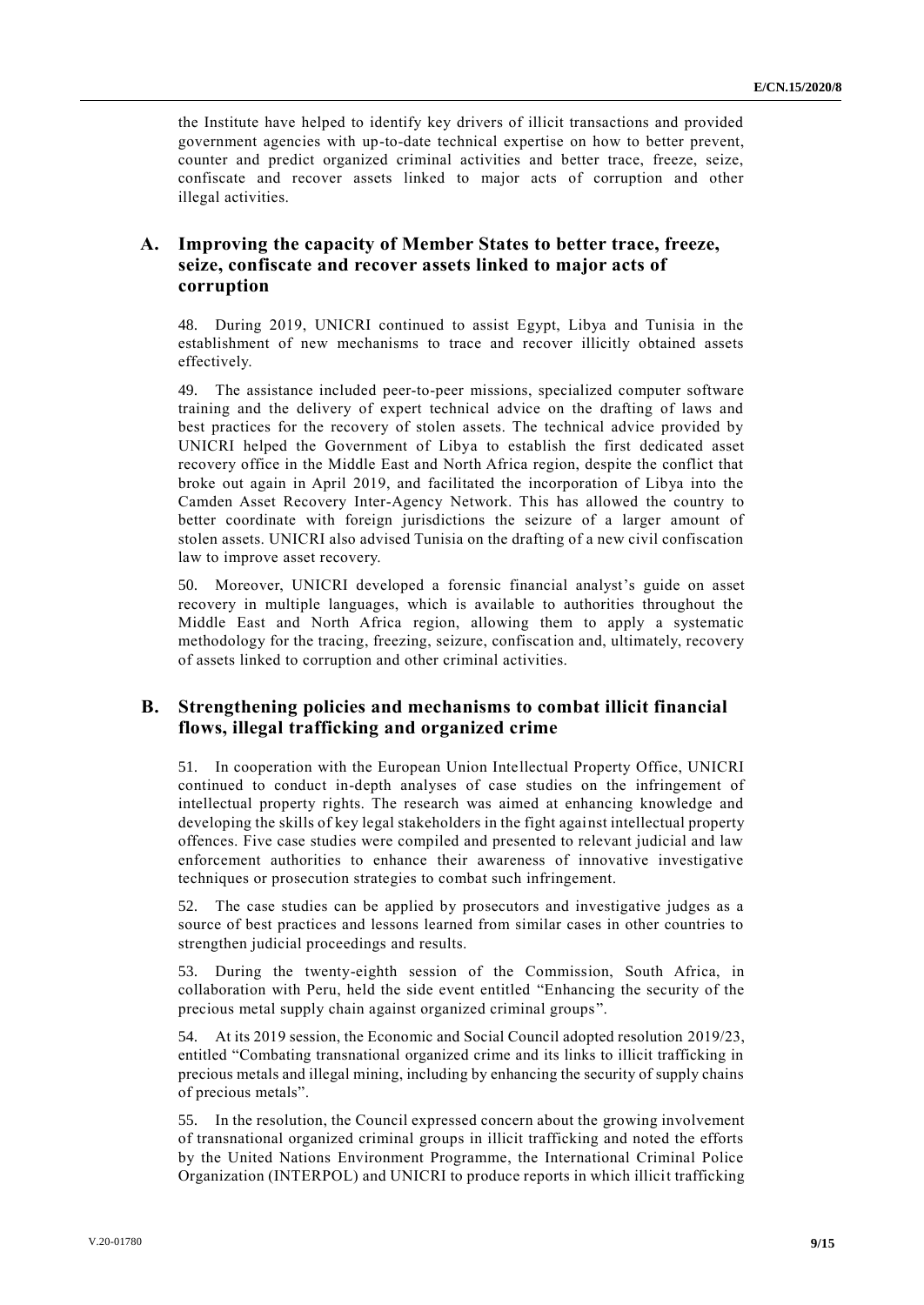in minerals and precious metals and illegal mining were emphasized as growing threats and as growing sources of profits for such groups.

56. The Council took note of the findings of UNICRI and recalled the mandates of UNODC and UNICRI to provide technical assistance to Member States in order to enhance capacity-building in preventing and combating illicit trafficking in precious metals. It invited Member States to consider implementing the national precious metals action plan as prepared by UNICRI in cooperation with the Organization for Economic Cooperation and Development and contained in the UNICRI report entitled "Strengthening the security and integrity of the precious metals supply chain". It also invited Member States to work in cooperation with UNICRI, UNODC and other relevant international and regional organizations to identify and promote the use of solutions that utilized emerging technology and could contribute in a specific manner to preventing and combating illicit trafficking in precious metals and illegal mining by organized criminal groups, including technology that strengthened the integrity of the precious metals supply chain.

57. In 2019, UNICRI and the European Space Agency organized a workshop to showcase the benefits of space in the mining sector and discuss the use of satellite technology to improve operations along the mining supply chain, while empowering local communities and reducing environmental degradation.

## **IV. Reinforcing the rule of law in post-conflict countries**

58. In 2019, UNICRI endeavoured to strengthen sustainable development, peacebuilding and democratic processes by promoting accountable institutions and the rule of law and building strong judicial institutions in post-conflict countries.

59. To that end, the Institute worked on raising national stakeholders' awareness of the needs and gaps in counter-terrorism policies and practices, attempting to bridge the gap between international standards and national programmes related to juvenile justice.

60. The support that the Institute provided to Member States in tracing and recovering assets linked to corruption and other forms of serious crime contributed to strengthening the rule of law and public confidence and served as a model for post-conflict countries that were considering undertaking the recovery of stolen assets. UNICRI provided technical advice in the development of appropriate legal frameworks and operational practices in order to help countries to resolve cases as quickly, transparently and efficiently as possible, ensuring that recovered assets were directed towards high-priority development needs. Such practices, which demonstrate that the rule of law prevails, also bolster the willingness of foreign jurisdictions to return seized and confiscated assets to war-torn countries or to countries that have been afflicted by rampant corruption.

#### **A. Improving the capacity of post-conflict countries to strengthen their criminal justice, law enforcement and oversight institutions**

61. UNICRI has undertaken several initiatives to help to strengthen criminal justice, law enforcement and oversight institutions in post-conflict countries. This has mainly involved assisting post-conflict countries in the recovery of stolen assets and the provision of training for the rehabilitation of criminals and violent extremists.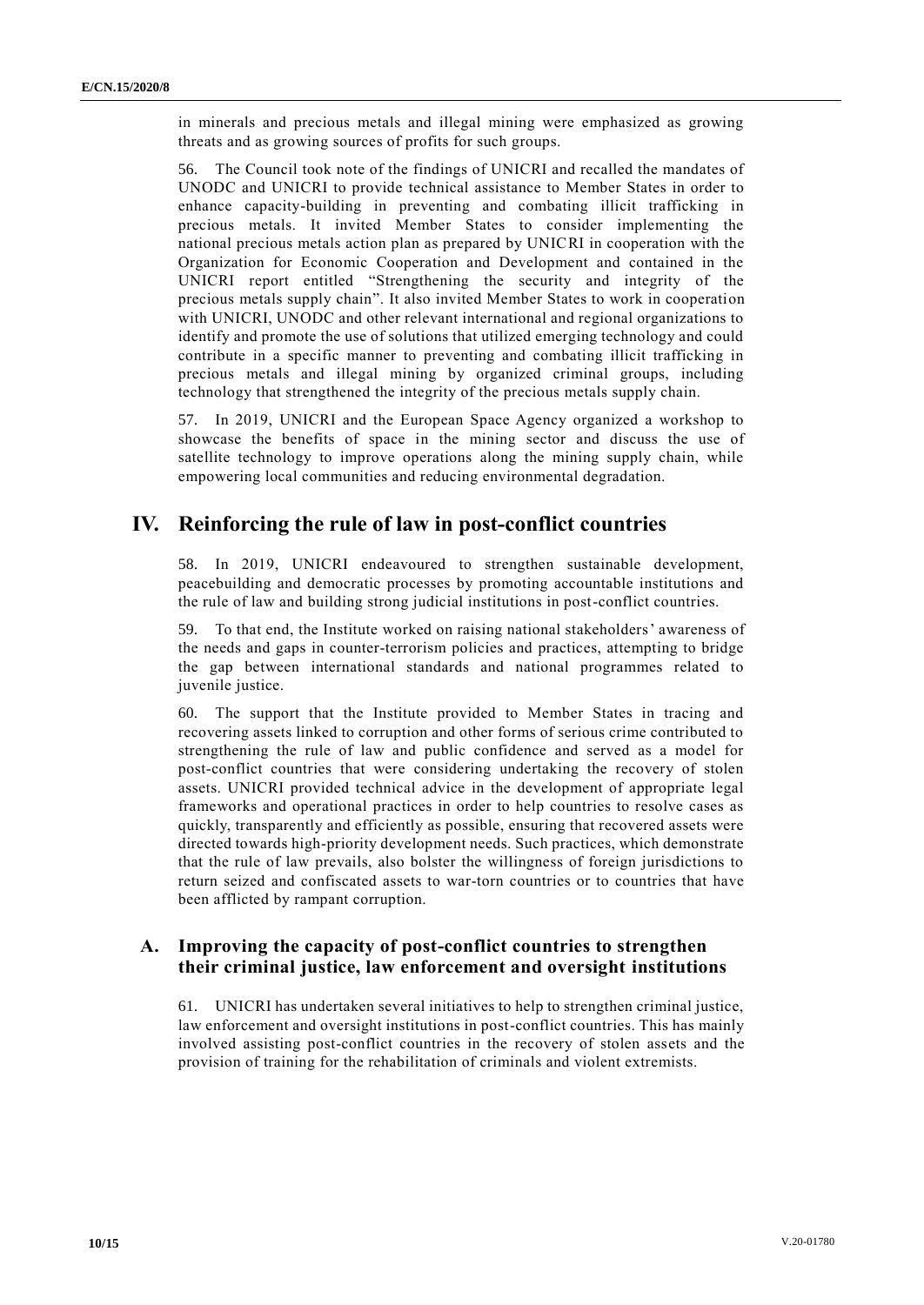#### **B. Improving knowledge in criminal justice systems in post-conflict countries of the risk factors and links between transnational organized crime and terrorism**

62. In 2019, UNICRI published the *Policy Toolkit on The Hague Good Practices on the Nexus between Transnational Organized Crime and Terrorism*, in partnership with The Netherlands and under the umbrella of the Global Counterterrorism Forum. The Toolkit serves as a guide to practitioners, policymakers and government experts (in post-conflict countries and countries at peace alike) on how best to respond to the links between organized crime and terrorism, enhancing their understanding of this evolving phenomenon and providing definitions and watch points to facilitate its monitoring. The Toolkit is intended to be universal and to provide a non-exhaustive list of good practices to better develop policies and strategies in regard to this nexus.

## **V. Security through research, technology and innovation**

63. UNICRI supported Member States, international organizations, the private sector, civil society organizations, the scientific and academic community and other relevant stakeholders with enhancing their understanding of both the risks and opportunities created by the latest developments in science and technology. The Institute also promoted awareness of the contribution of technological advances to the achievement of the Sustainable Development Goals.

#### **Increasing the capacity of Member States to deal with modern-day security threats through research, technology and innovation**

64. In 2019, UNICRI continued to raise awareness of new technology and of how it could be used by Member States for the common good and exploited by criminals to expand and diversify their activities. These efforts included technology-related training activities, workshops and mentoring programmes to support law enforcement and guide policymakers in the drafting of new laws to respond to those new security threats.

65. On 10 July, UNICRI held an official ceremony to celebrate the launch of the UNICRI Centre for Artificial Intelligence and Robotics. The Centre had been formally established in September 2017 with the signature of an agreement with the Ministry of Foreign Affairs of the Netherlands for the hosting of its Centre in The Hague. Since then, the Centre has fortified its position as a hub for all aspects of artificial intelligence, robotics and the broader ecosystem of related technology pertaining to the fields of crime prevention, rule of law, justice and security. Through research (including a study on the use of artificial intelligence and robotics by law enforcement authorities), the provision of advisory support for a report on national initiatives in the field of artificial intelligence, several articles, expert workshops, high-level events and conferences, the Centre has become a port of call for Member States, international organizations, civil society, the private sector, the scientific and academic communities and other relevant stakeholders to seek support for and guidance on keeping pace with technological changes.

66. The aforementioned study on the challenges and opportunities of artificial intelligence and robotics for law enforcement, carried out in cooperation with INTERPOL, notably resulted in the release of a joint report. The report focused on the use of artificial intelligence and robotics by law enforcement authorities, in particular their legal, ethical and social implications, and on how machine learning in the field of enforcement works, while also considering relevant technological developments and providing recommendations to chiefs of police.

67. Solid foundations with law enforcement authorities were also laid out at the second Global Meeting on Artificial Intelligence for Law Enforcement, jointly held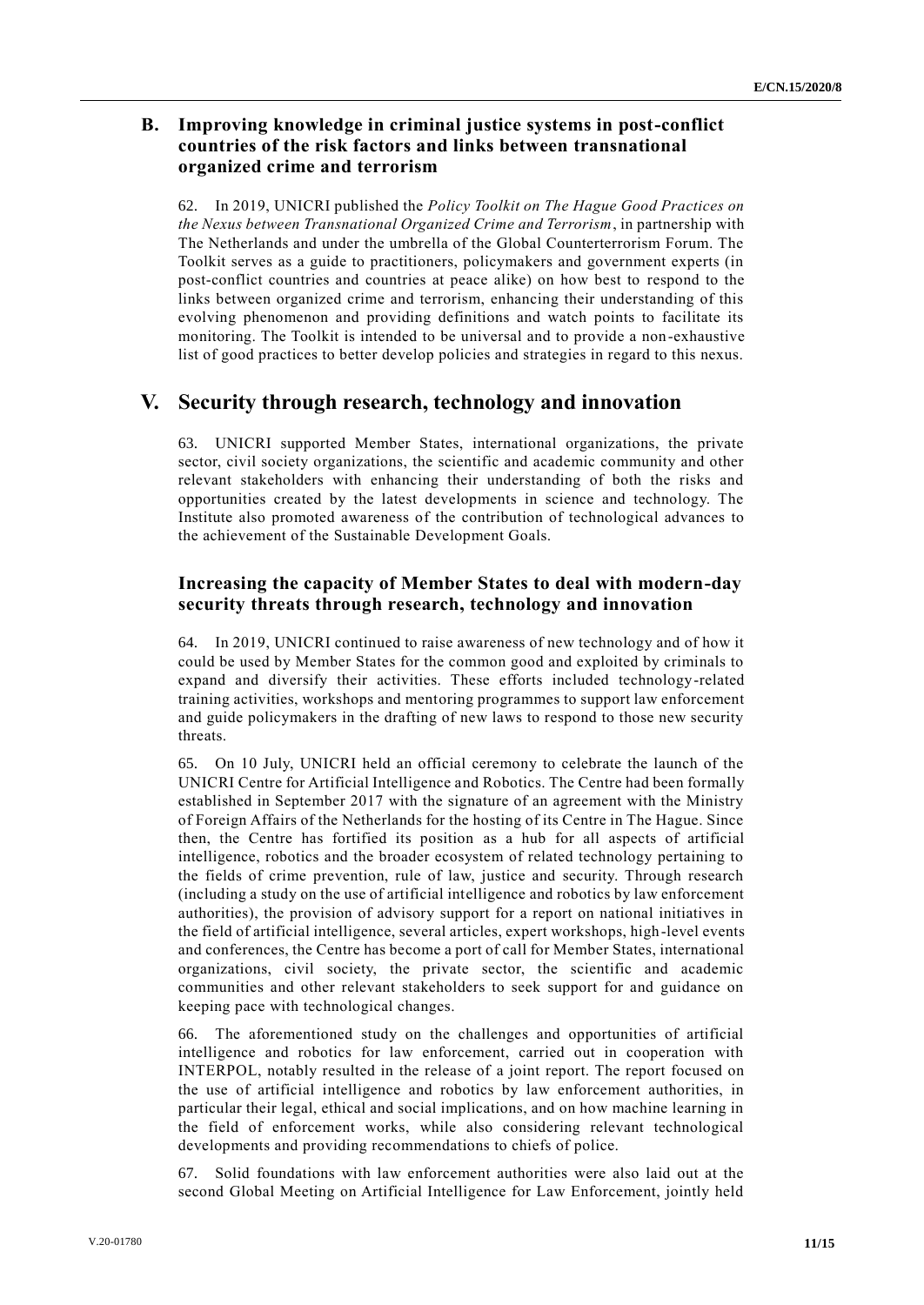with INTERPOL. As a result of UNICRI work in this domain, there has been a call from within the law enforcement community for the provision of guidance and support in the form of a toolkit on responsible artificial intelligence innovation to help law enforcement authorities to ensure that their use of artificial intelligence is lawful and that the outputs are reliable.

68. In June 2019, within the framework of the Data Science Initiative of the municipality of The Hague, UNICRI invited participants to find solutions to a "true or false" challenge on fake videos. The aim of the UNICRI challenge was to create tools for detecting manipulated videos that could be made available to support law enforcement authorities, security agencies, the judiciary, media and the general public to verify the authenticity of images and videos. More than 150 highly skilled "hackers" participated in the challenge. As a follow-up, the Centre for Artificial Intelligence and Robotics organized a workshop on fake-video detection to further refine the technology identified.

69. Together with the Dubai Judicial Institute, UNICRI held a first specialized training session to enhance judicial knowledge of artificial intelligence. The session engaged more than 100 representatives from the judiciary and legal professionals from Algeria, Belgium, Egypt, France, Italy, Jordan, Kuwait, Morocco, the Netherlands, Romania, Spain, the United Arab Emirates and the State of Palestine, and provided unique insights into the far-reaching legal ramifications of artificial intelligence, such as the dangers and realities of algorithmic and output bias and the attribution of responsibility in cases where harm is done.

70. In 2019, UNICRI has continued to coordinate the work of the International Network on Biotechnology, a global platform of academic and research institutions committed to advancing education and raising awareness about responsible life science. The main focus of activity was the use of knowledge dissemination events and workshops to disrupt efforts of non-State actors to build mobile chemical and biological weapons laboratories.

71. Furthermore, the Institute worked throughout 2019 on enhancing knowledge and awareness of cases of infringement of intellectual property rights, blockchains, supply-chain security, artificial intelligence and technology that can be used to deal with associated threats, including that of weapons of mass destruction terrorism.

72. In 2019, the UNICRI "Security Improvements through Research, Technology and Innovation" knowledge centre in Geneva produced two risk scenario-based reports, on supply chain security and weapons of mass destruction terrorism threats, respectively. In the former report, the centre developed risk scenarios related to counterfeiting and the criminal infiltration of the supply chain (e.g., food fraud or illegal fishing), while in the latter report it focused on the potential use of advances in science and technology by terrorist groups, such as the release of toxic material from drones or the launch of artificial intelligence-powered cyberattacks against nuclear facilities. Each scenario included background information on the perpetrators, such as details of their motives and capabilities, and described hypothetical events based on case studies and potential technological developments. All scenarios were reviewed and validated by security experts from Governments, the industry, academic institutions and international organizations during two workshops held in Geneva.

73. A panel of experts was convened during the Festival of Technology of the Turin Polytechnic, in Italy, to discuss the use of big data in the fight against organized crime. The panel, composed of representatives of UNICRI, the National Anti-Mafia and Anti-Terrorism Directorate of Italy and the European Organization for Nuclear Research, discussed the use of big data analytics by government authorities in the fight against organized crime, in particular by analysing and monitoring the infiltration of the legal economy by organized crime.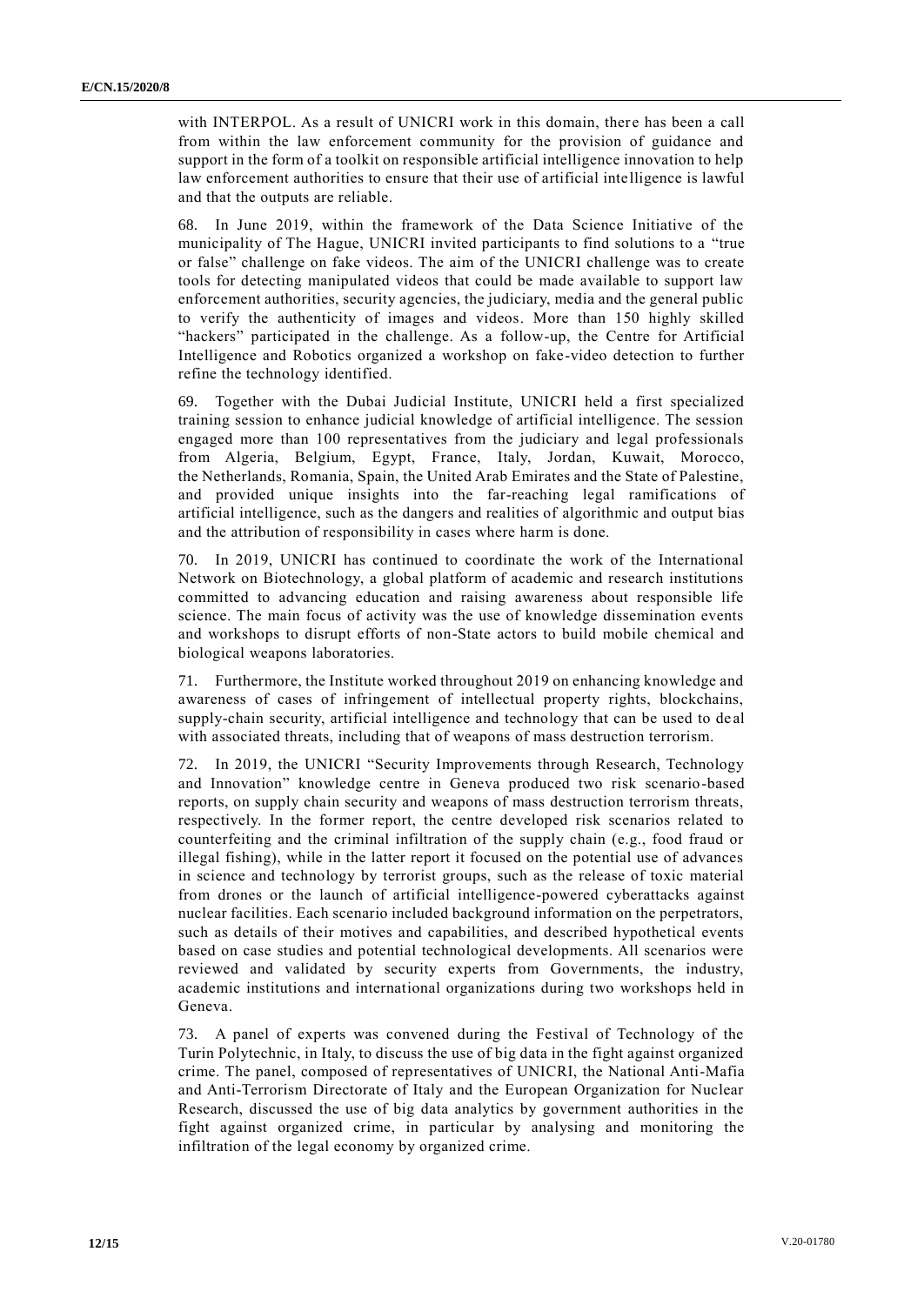#### **VI. Threat response and risk mitigation: security governance**

In response to the growing range of multidimensional, cross-cutting and cross-border threats to the stability of Member States and their populations, UNICRI contributed to the mitigation of national and transnational risks, helping to increase global safety and security. To that end, the Institute promoted and supported the development of specific and viable strategies to prevent, detect and respond to a wide variety of security threats. Through its work, UNICRI explored and tested innovative ideas and promoted good practices and lessons learned at the global level.

#### **A. Improved inter-agency cooperation**

75. In 2019, UNICRI strove to enhance inter-agency cooperation to prevent and mitigate threats. In that regard, the Institute mostly focused on countering the trafficking in chemical, biological, radiological and nuclear materials (CBRN) and weaponry.

76. Within the framework of the European Union Chemical, Biological, Radiological and Nuclear Risk Mitigation Centres of Excellence Risk Mitigation Initiative, partner countries continued to improve their policies, preparedness and capacity to mitigate the consequences of CBRN risks.

77. Training activities and workshops were conducted in Georgia, Iraq, Jordan, Lebanon, Moldova, Tunisia, Ukraine and the United Arab Emirates, with the involvement of a number of other stakeholders from South-East Asia, the African Atlantic façade, South-East and Eastern Europe, the Middle East and South America. Through this support, UNICRI helped national, regional and international institutions to identify needs and gaps in pre-existing legislation and strategies and encouraged future joint actions to impede trafficking in CBRN material.

78. Several countries requested support from UNICRI to facilitate risk assessment and, with the contribution of different partners of the Centres of Excellence, the national CBRN teams of Benin, Mauritania and Sierra Leone carried out risk assessments.

79. Ten countries received support for the development of their national action plans, namely: Afghanistan, Burkina Faso, Ethiopia, Ghana, Indonesia, Liberia, Malawi, Mali, Sierra Leone and Togo.

80. Countries such as North Macedonia and Viet Nam took local ownership of CBRN actions by adopting their own national action plans. Out of the 61 countries that became partners of the Centres of Excellence Initiative, 42 created a national interministerial CBRN team, comprising experts and representatives from all relevant national bodies, with the aim of coordinating activities and improving their national policies. Progress was made in improving awareness, knowledge and capabilities to respond to CBRN incidents with effective resource mobilization. In particular, Lebanon and Uzbekistan received support for the organization of a field exercise to test and improve their capabilities to respond to a chemical incident.

81. UNICRI supported those efforts and facilitated the engagement of other countries to ensure peer-to-peer exchanges and support. All those efforts contributed to enhanced and harmonized governance of and preparedness to counter CBRN risks, avoiding a compartmentalized approach to CBRN risk mitigation at the national and regional levels. A common regional approach to identifying and addressing shared CBRN risks was devised.

82. A total of 16 round-table meetings were held in 2019 to coordinate activities in the regions and identify common priorities. In each region, a meeting was held in a partner country, namely, Albania, Ghana, Indonesia, Jordan, Morocco, Tunisia, the United Arab Emirates and Uzbekistan. A second regional round-table meeting was held for each region in La Hulpe, Belgium, in conjunction with the international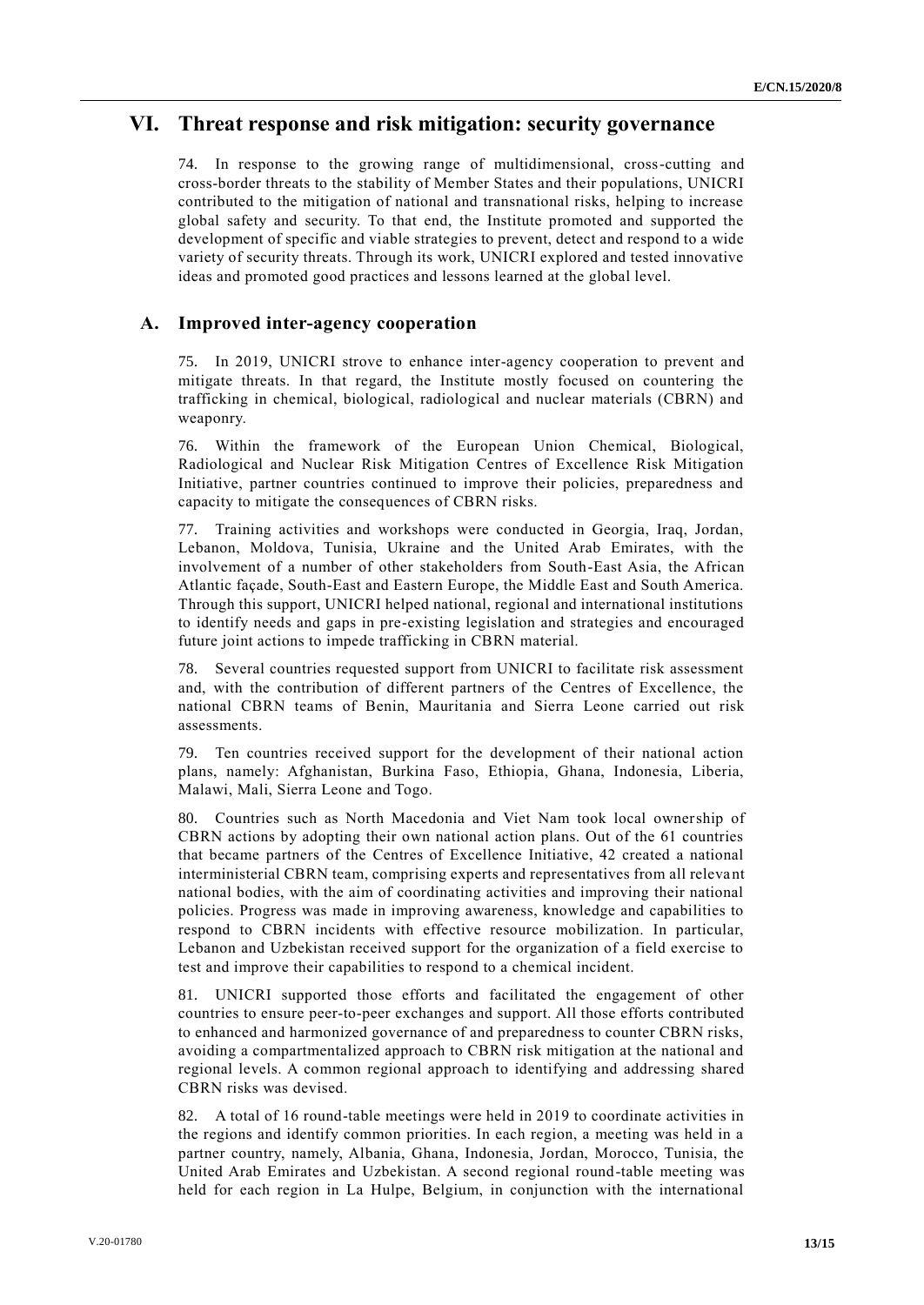national focal points meeting. UNICRI ensured that the conclusions from the regional round-table meetings included the visions of all partner countries and led to the identification of regional priorities.

83. In 2019, UNICRI also launched new initiatives to enhance intelligence operational and investigative capacities to counter trafficking in radiological and nuclear material in the Middle East and in Eastern Europe, as well as a project to identify priorities for biosafety and biosecurity capacity-building in South-East Asia.

84. In order to identify priorities for biosecurity capacity-building in South-East Asia, the Middle East and South America, UNICRI conducted with the Public Health Agency of Canada a comparative analysis of relevant published needs assessments.

85. In 2019, UNICRI and the Federal Bureau of Investigation of the United States held a workshop on chemical and biological weapon mobile laboratory prevention in Geneva.

#### **B. Supporting Member States in the establishment of non-invasive, integrated and holistic safety and security planning policies**

86. Throughout 2019, UNICRI continued to organize training activities in Central America, Mexico and the Caribbean to enhance knowledge of tourism security measures and help Governments to develop holistic tourism safety and security plans.

87. The training benefited more than 300 participants from the law enforcement, judiciary and tourism government agencies, consulate staff and private sector representatives, and helped to raise awareness and knowledge of the latest trends in crime and issues related to tourism security and the protection of vulnerable targets. Eleven countries have already benefited from support from UNICRI, thereby ensuring and facilitating greater cooperation among one another.

88. As a result, a network of experts from the beneficiary countries has been established to exchange best practices and resources, thus increasing the capacity to develop crime prevention policies and the protection of tourism destinations.

89. Following the work and assistance provided by the Institute, two Member States developed and adopted a national tourism security plan. Other Member States have also begun independently to develop their own local and national tourism security plans based on the knowledge and methodology imparted to them by UNICRI.

90. A research was conducted to review key findings and recommendations on tourism security on the basis of an assessment of the support and technical training delivered since 2016. The research collated all the good practices, key findings and recommendations identified to be used as guidelines for the development of a robust tourism security framework.

### **VII. Preventing crime by protecting and empowering vulnerable groups**

91. UNICRI works to achieve a context-based understanding of challenges and gaps at the institutional and community levels for the early identification and empowerment of people considered at risk of becoming offenders or victims of crime. During 2019, special attention was given to strengthening youth resilience against violent extremism and drug use.